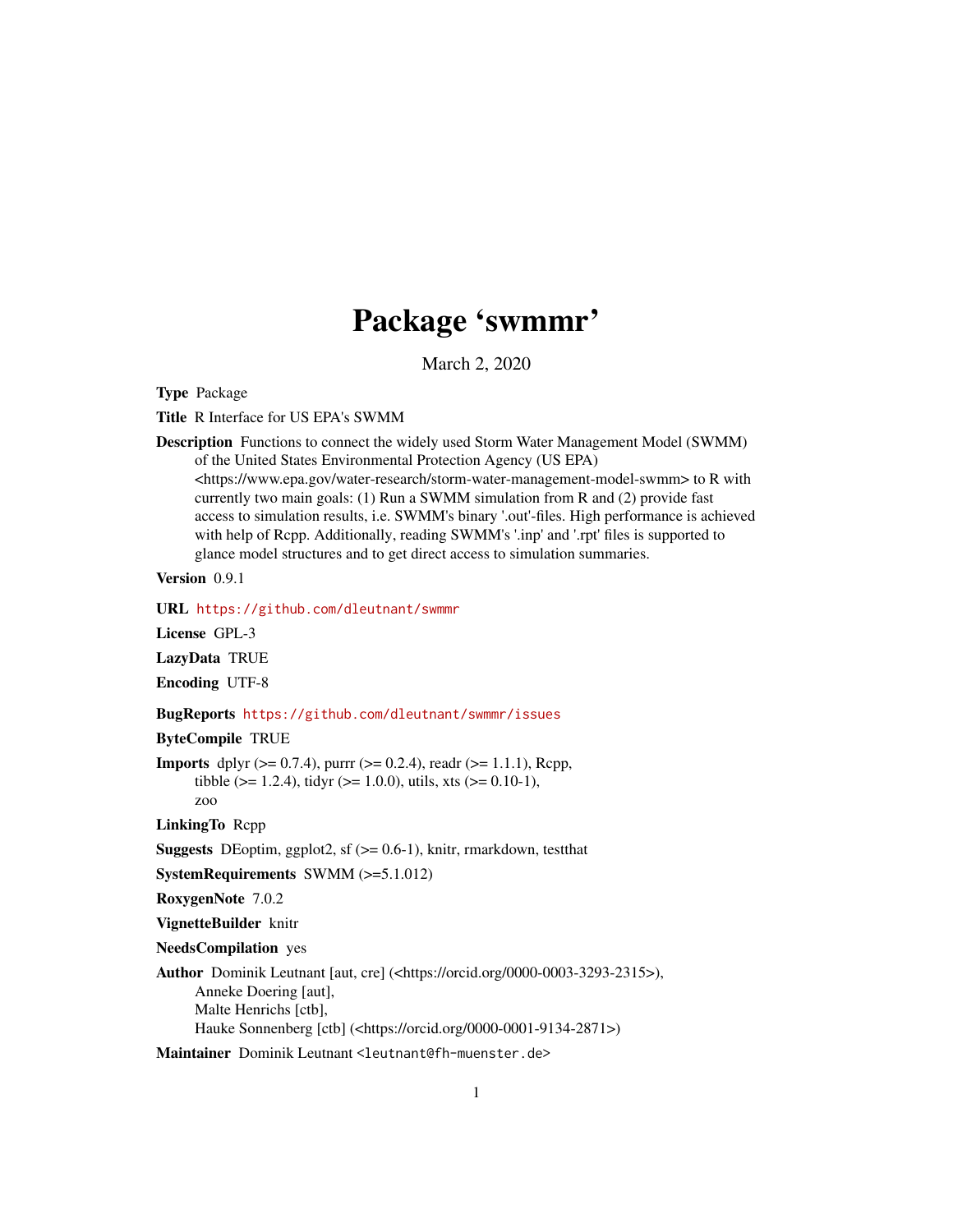<span id="page-1-0"></span>Repository CRAN

Date/Publication 2020-03-02 14:10:03 UTC

# R topics documented:

| Index |                                                                                                                         | 15 |
|-------|-------------------------------------------------------------------------------------------------------------------------|----|
|       |                                                                                                                         |    |
|       |                                                                                                                         |    |
|       |                                                                                                                         |    |
|       |                                                                                                                         |    |
|       |                                                                                                                         |    |
|       |                                                                                                                         |    |
|       |                                                                                                                         |    |
|       |                                                                                                                         |    |
|       |                                                                                                                         |    |
|       | $\text{inp\_to\_files} \dots \dots \dots \dots \dots \dots \dots \dots \dots \dots \dots \dots \dots \dots \dots \dots$ |    |
|       |                                                                                                                         |    |
|       |                                                                                                                         |    |
|       |                                                                                                                         |    |
|       |                                                                                                                         |    |

autoplot.inp *Plot a swmm model structure using ggplot2*

# Description

This function reads an object of class 'inp'. All objects are converted to simple feature geometries via [inp\\_to\\_sf](#page-2-1) and finally passed to [geom\\_sf](#page-0-0). It allows to quickly visualize a model structure.

#### Usage

autoplot.inp(x, ...)

### Arguments

| x        | An inp object     |
|----------|-------------------|
| $\cdots$ | currently ignored |

#### Note

Lifecycle: experimental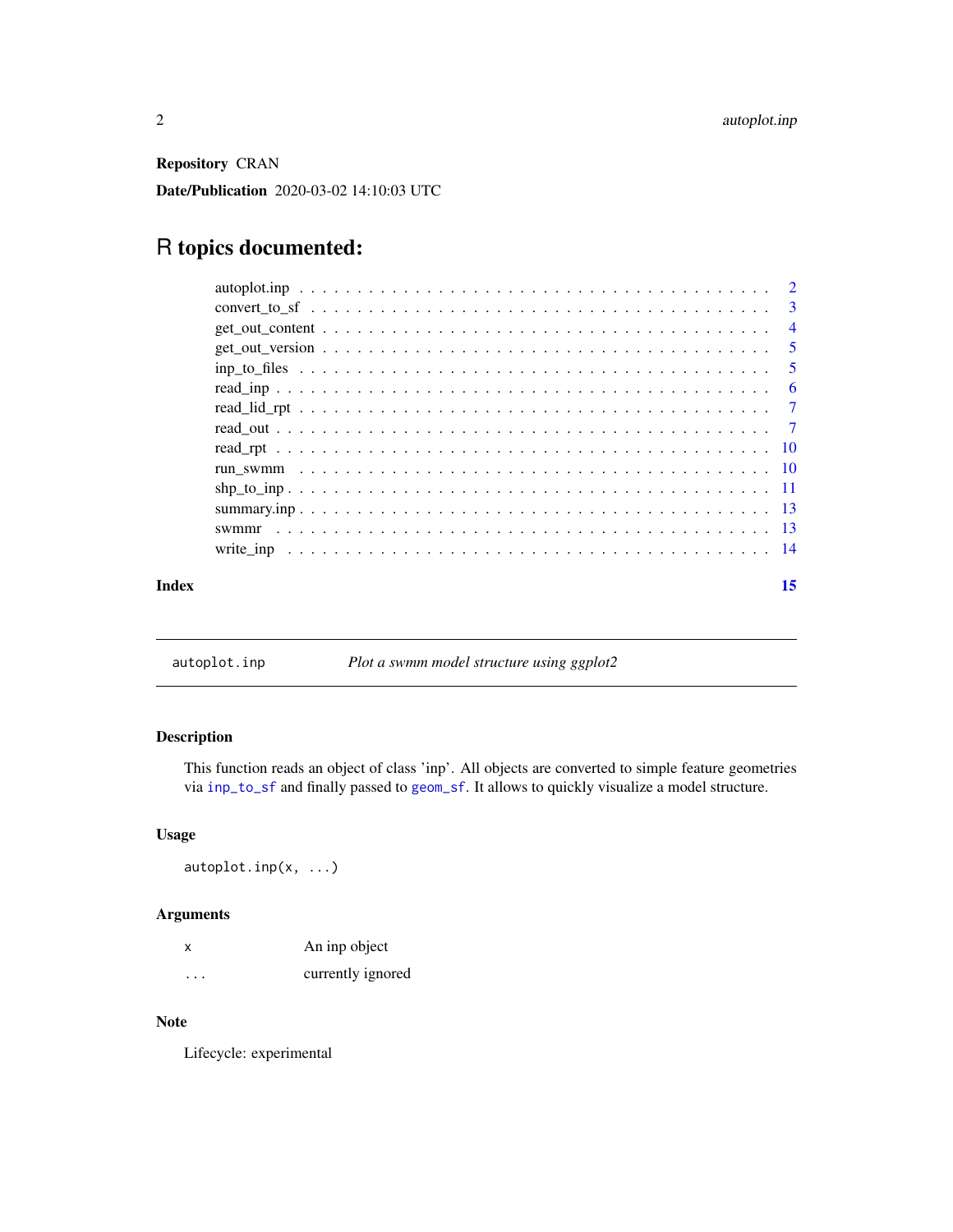#### <span id="page-2-0"></span>convert\_to\_sf 3

#### Examples

```
## Not run:
inp <- read_inp("model.inp")
autoplot(inp)
```
## End(Not run)

convert\_to\_sf *Convert swmm objects to simple feature geometries*

#### <span id="page-2-1"></span>Description

- junctions\_to\_sf(): converts junctions to simple features (required sections: junctions and coordinates)
- outfalls\_to\_sf(): converts junctions to simple features (required sections: outfalls and coordinates)
- links\_to\_sf(): converts links to simple features (required sections: conduits and coordinates)
- subcatchments\_to\_sf(): converts subcatchments to simple features (required sections: subcatchments, subareas, infiltration and polygons)
- raingages\_to\_sf() : converts raingages to simple features (required sections: raingages and symbols)
- storages\_to\_sf(): converts storages to simple features (required sections: storage and coordinates)
- weirs\_to\_sf(): converts weirs to simple features (required sections: weirs and coordinates)
- orifices\_to\_sf(): converts orifices to simple features (required sections: orifices and coordinates)
- pumps\_to\_sf(): converts pumps to simple features (required sections: pumps and coordinates)
- inp\_to\_sf(): converts junctions, outfalls, links, storages, weirs, orifices, pumps, subcatchments and raingages to a list of simple features

#### Usage

raingages\_to\_sf(x) junctions\_to\_sf(x) outfalls\_to\_sf(x) storages\_to\_sf(x) subcatchments\_to\_sf(x)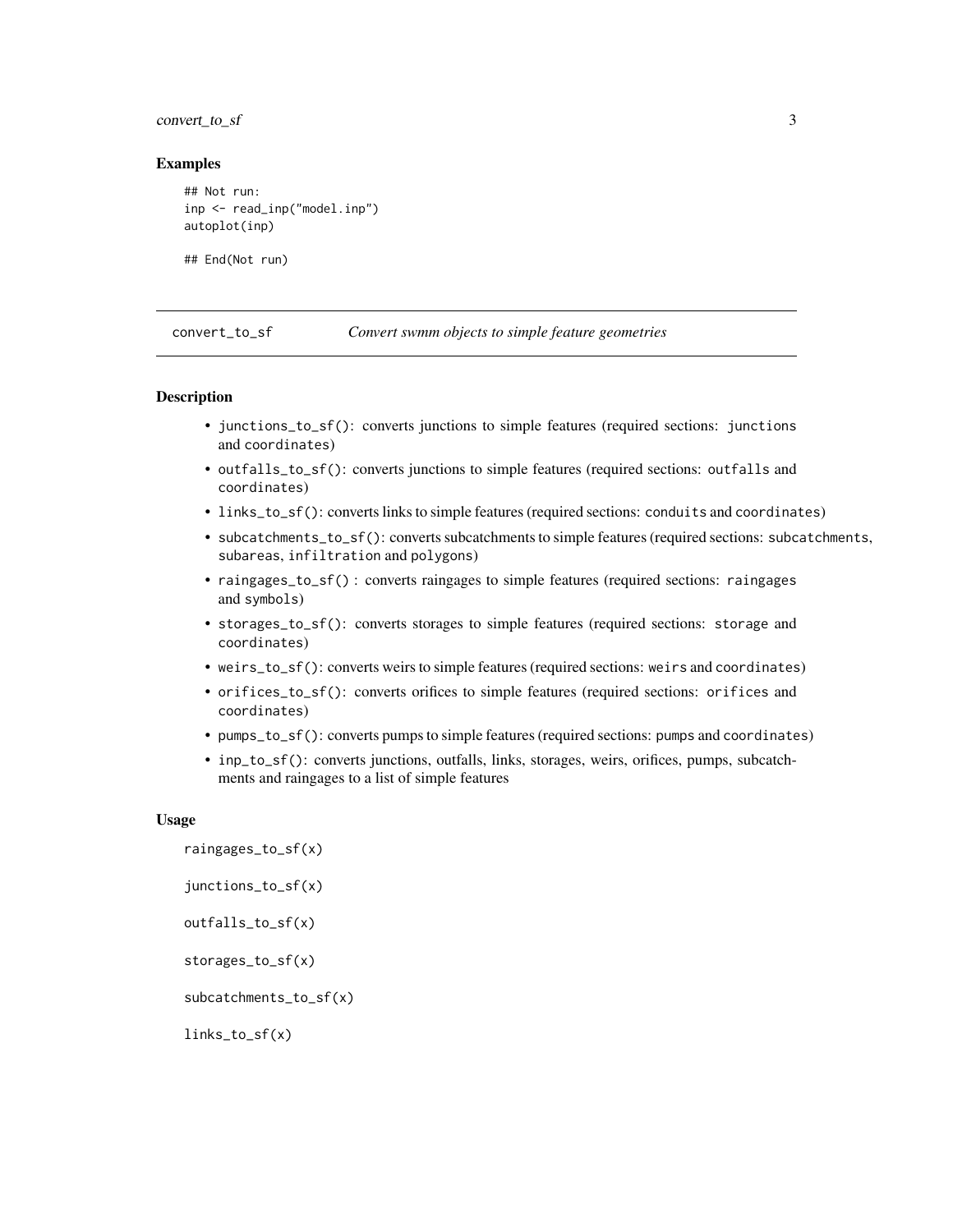```
weirs_to_sf(x)
orifices_to_sf(x)
pumps_to_sf(x)
weirs_to_sf(x)
orifices_to_sf(x)
pumps_to_sf(x)
inp_to_sf(x, remove_invalid = TRUE)
```
x An object of class 'inp', created by [read\\_inp](#page-5-1). remove\_invalid Should invalid sf geometries be removed?

#### Value

A simple feature or a list of simple features

#### See Also

[sf](#page-0-0)

get\_out\_content *Get the content of an .out file.*

#### Description

This function opens an .out file and lists all available time series data. Currently, the list is returned 'as is' which might change in future. It belongs to a set of helper functions which aim to simplify the work with .out files. The lifecycle of this function is considered experimental.

### Usage

get\_out\_content(file = "")

# Arguments

file The file to be read.

# Value

A list showing the available content.

<span id="page-3-0"></span>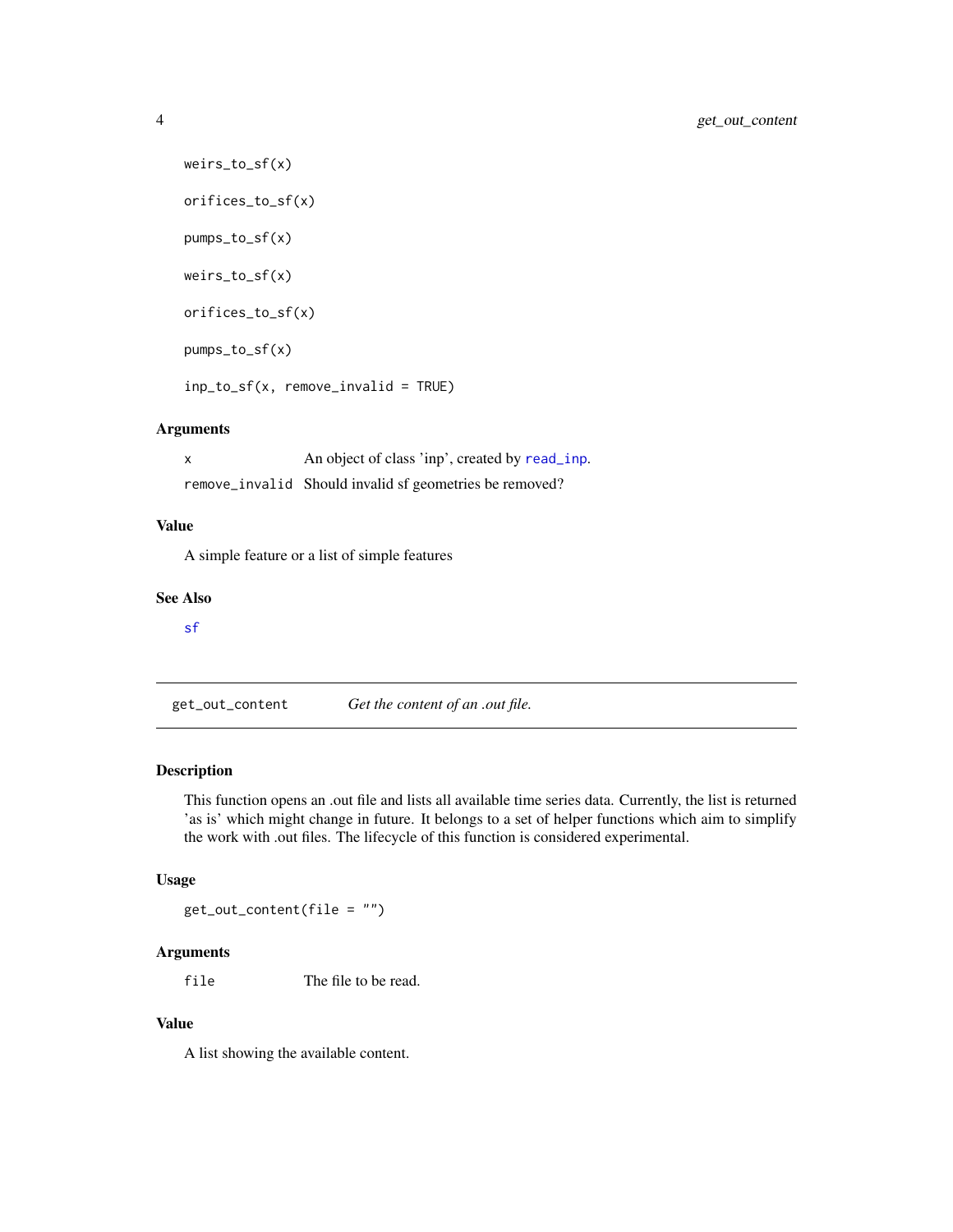<span id="page-4-0"></span>get\_out\_version 5

#### Examples

```
## Not run:
content <- get_out_content("model.out")
```
## End(Not run)

get\_out\_version *Get the swmm version the .out file was generated with*

#### Description

This function opens an .out file and extract the swmm version the file was generated with. It belongs to a set of helper functions which aim to simplify the work with .out files. The lifecycle of this function is considered experimental.

#### Usage

get\_out\_version(file = "")

# Arguments

file The file to be read.

#### Value

A vector of type integer

#### Examples

```
## Not run:
version <- get_out_version("model.out")
```
## End(Not run)

| inp_to_files | Convert SWMM's .inp to .shp and txt files |  |
|--------------|-------------------------------------------|--|
|              |                                           |  |

#### Description

Convert SWMM's .inp to .shp and txt files

#### Usage

 $inp_to_files(x, name, path_out = getwd())$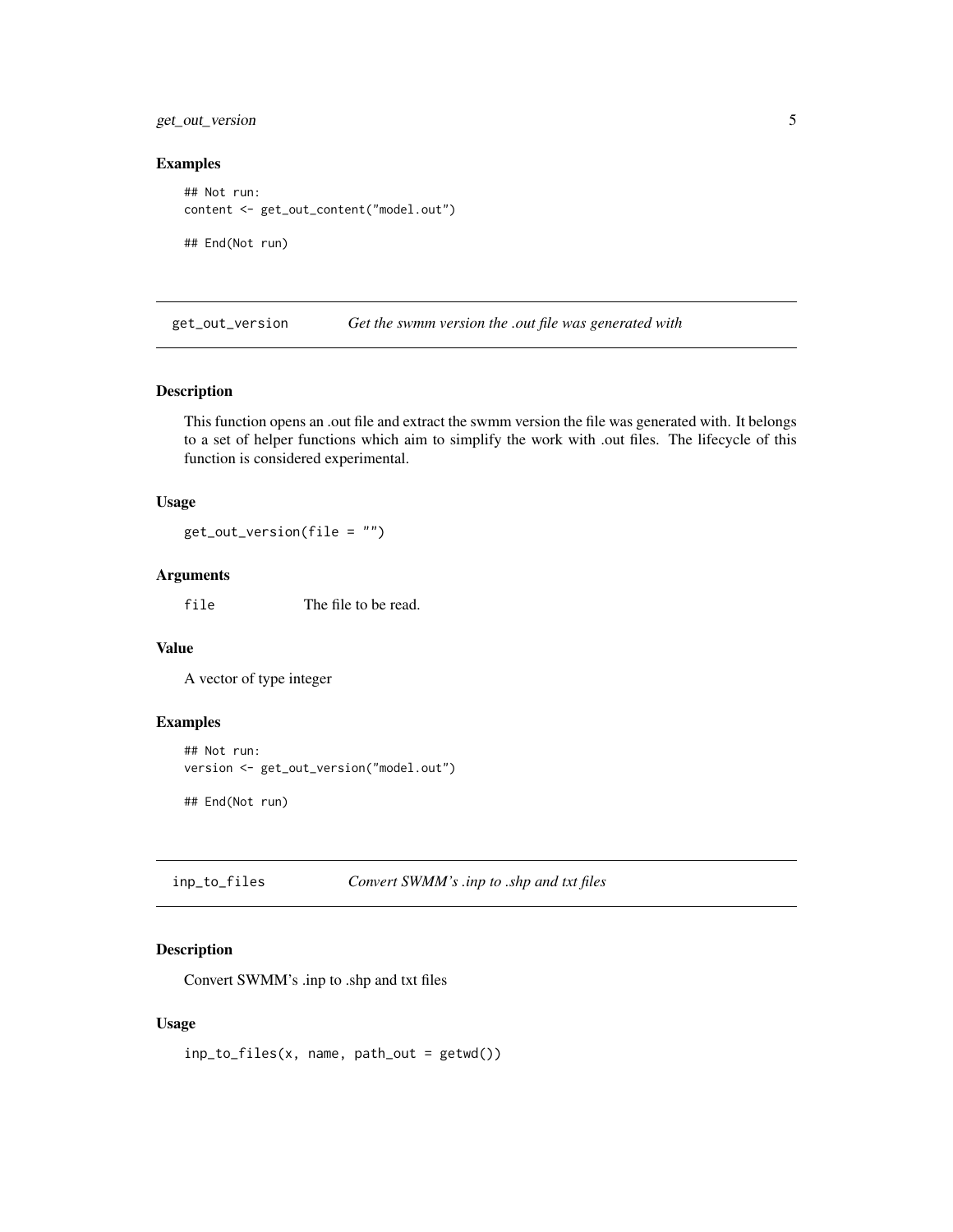<span id="page-5-0"></span>

| x.       | An object of class inp.                                                                                                                                                                 |
|----------|-----------------------------------------------------------------------------------------------------------------------------------------------------------------------------------------|
| name     | Give a name for the current model, e.g. "Example1".                                                                                                                                     |
| path_out | Writeable directory name where to save the converted files. Folders: dat, shp<br>and txt will be created if not existent. Default is the current working directory<br>of the R process. |

#### Value

.dat, .shp and/or .txt files.

<span id="page-5-1"></span>

| Read SWMM's .inp file<br>read_inp |  |
|-----------------------------------|--|
|-----------------------------------|--|

# Description

Reads a SWMM .inp file and creates a list with corresponding SWMM sections.

# Usage

```
read\_inp(x, rm.comment = TRUE, ...)
```
### Arguments

| X          | Name (incl. path) to an input file.                          |
|------------|--------------------------------------------------------------|
| rm.comment | Should lines with comments starting with a ";" be discarded? |
| $\cdots$   | optional arguments passed to read_lines.                     |

# Value

An object of class inp

### Examples

```
## Not run:
list_of_inp_sections <- read_inp("model.inp")
```
## End(Not run)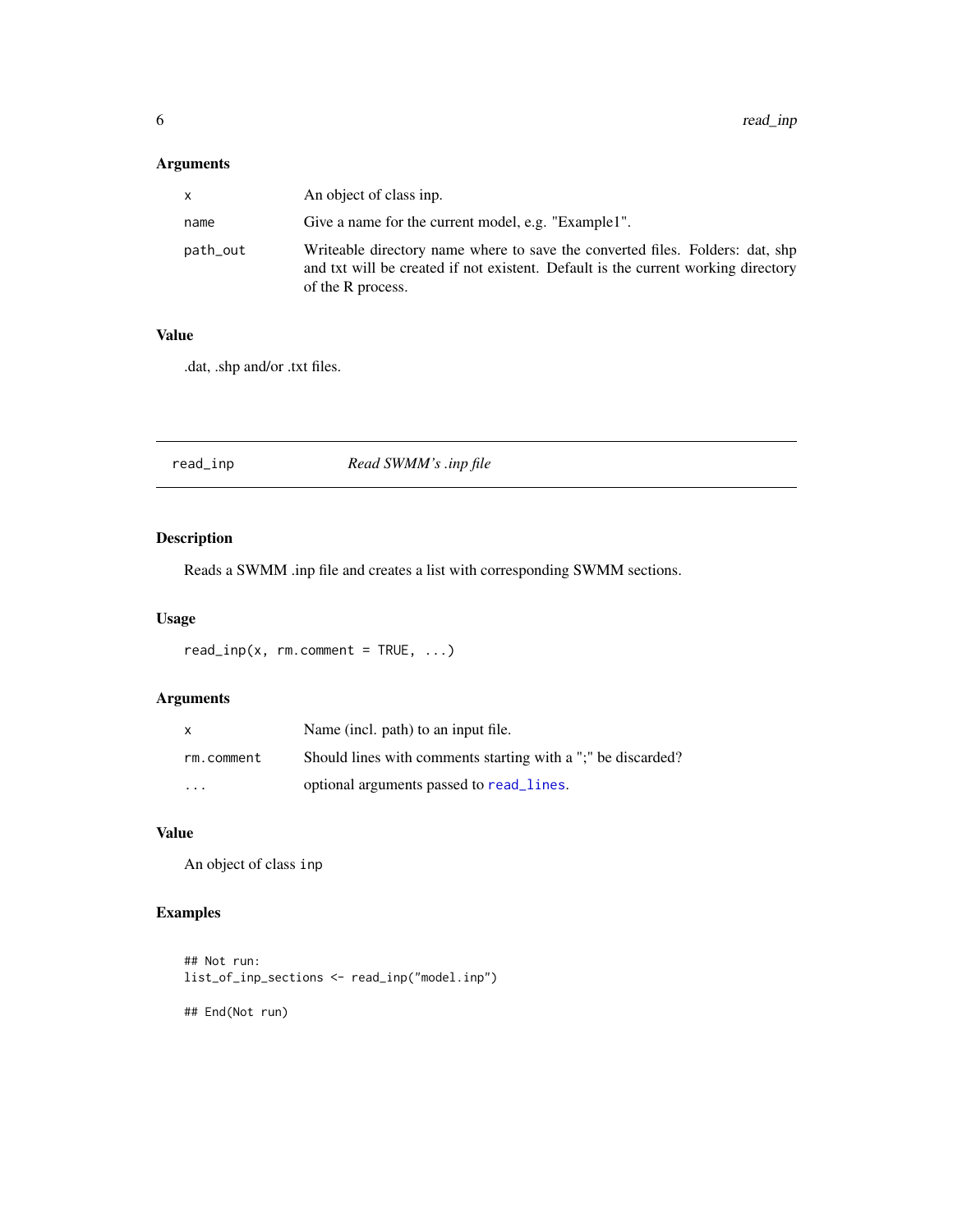<span id="page-6-0"></span>

### Description

Reads a SWMM's LID Report File and returns a tibble

### Usage

```
read\_lid\_rpt(x, return\_xts = TRUE, ...)
```
### Arguments

| X          | Name (incl. path) to a LID report file.                                                          |
|------------|--------------------------------------------------------------------------------------------------|
| return_xts | logical. Sets the return type. If set to TRUE, xts objects are returned, FALSE<br>gives tibbles. |
| $\cdots$   | optional arguments passed to read_table2                                                         |

#### Value

A tibble or xts object

### Examples

```
## Not run:
tbl_lid_rpt <- read_lid_rpt("lid_rpt.txt")
## End(Not run)
```
read\_out *Read time series data from SWMM's .out file*

# Description

Reads the binary output ('.out') generated by the stormwater management model 'SWMM' and creates a list of xts-objects.

#### Usage

```
read_out(file = "", iType = NULL, object_name = NULL, vIndex = NULL)
```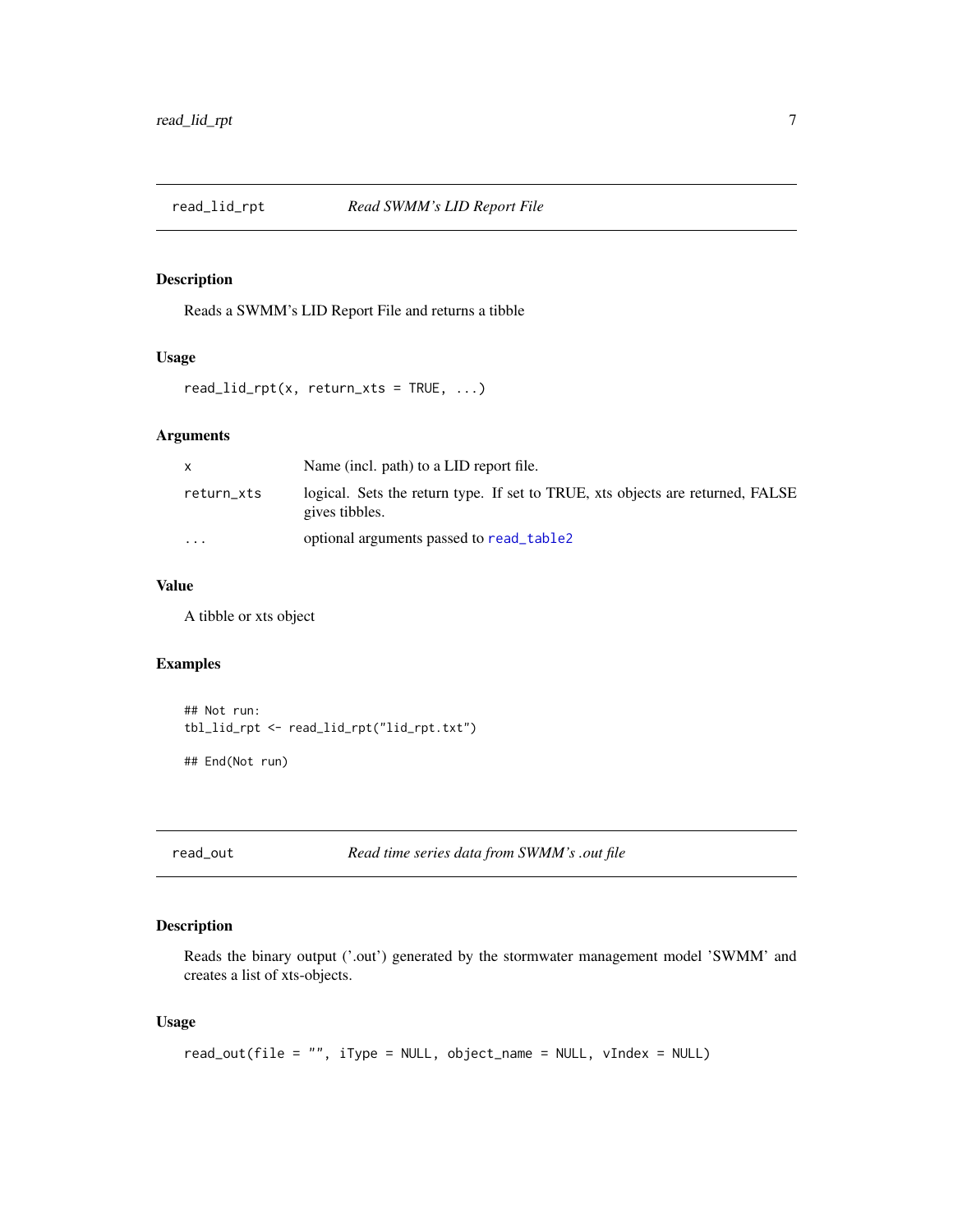| file        | The file to be read.                                                                                                                           |
|-------------|------------------------------------------------------------------------------------------------------------------------------------------------|
| iType       | Sets the result type: 0 for Subcatchments, 1 for nodes, 2 for links, 3 for system<br>variables. Leave empty for retrieving elements available. |
| object_name | Sets the objects of which time series data is returned. Leave empty for retrieving<br>elements available.                                      |
| vIndex      | Sets the variables to be read (s. Details). Leave empty for retrieving elements<br>available.                                                  |

#### Details

vIndex depends on the result type. Choices are...

for each subcatchment variable:

- 0 for rainfall rate (in/hr or mm/hr),
- 1 for snow depth (inches or millimeters),
- 2 for evaporation loss (in/day or mm/day),
- 3 for infiltration loss (in/hr or mm/hr),
- 4 for runoff flow (flow units),
- 5 for groundwater flow into the drainage network (flow units),
- 6 for groundwater elevation (ft or m),
- 7 for soil moisture in the unsaturated groundwater zone (volume fraction),
- 7 + N for washoff concentration of each pollutant (mass/liter).

for each node variable:

- 0 for water depth (ft or m above the node invert elevation),
- 1 for hydraulic head (ft or m, absolute elevation per vertical datum),
- 2 for stored water volume (including ponded water, ft3 or m3),
- 3 for lateral inflow (runoff + all other external inflows, in flow units),
- 4 for total inflow (lateral inflow + upstream inflows, in flow units),
- 5 for surface flooding (excess overflow when the node is at full depth, in flow units),
- 5 + N for concentration of each pollutant after any treatment (mass/liter),

for each link variable:

- 0 for flow rate (flow units),
- 1 for average water depth (ft or m),
- 2 for flow velocity (ft/s or m/s),
- 3 for volume of water (ft3 or m3),
- 4 for capacity (fraction of full area filled by flow for conduits; control setting for pumps and regulators),
- 4 + N for concentration of each pollutant (mass/liter),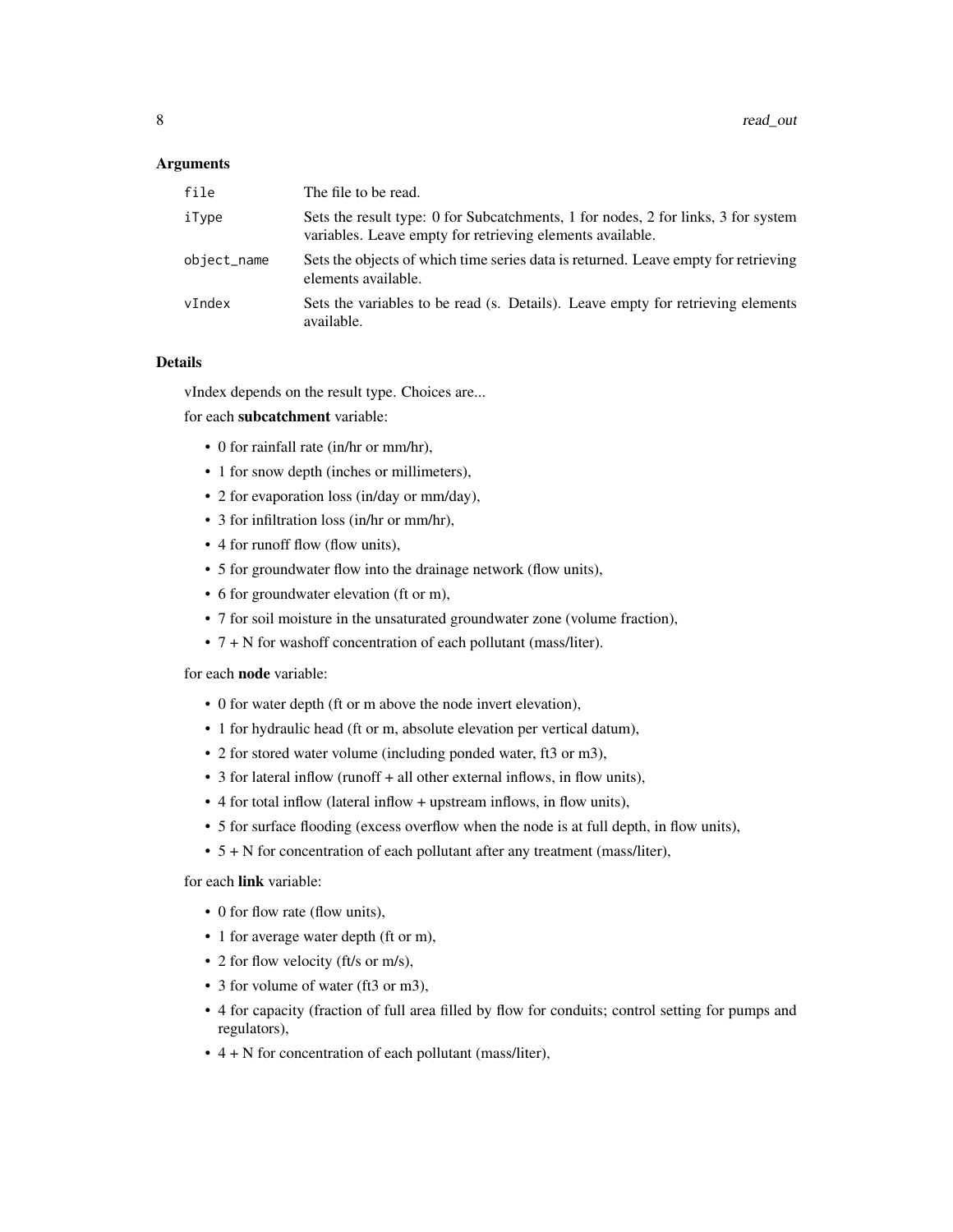#### <span id="page-8-0"></span>read\_out 9

for each system-wide variable:

- 0 for air temperature (deg. F or deg. C),
- 1 for total rainfall (in/hr or mm/hr),
- 2 for total snow depth (inches or millimeters),
- 3 for average losses (in/hr or mm/hr),
- 4 for total runoff (flow units),
- 5 for total dry weather inflow (flow units),
- 6 for total groundwater inflow (flow units),
- 7 for total RDII inflow (flow units),
- 8 for total external inflow (flow units),
- 9 for total direct inflow (flow units),
- 10 for total external flooding (flow units),
- 11 for total outflow from outfalls (flow units),
- 12 for total nodal storage volume (ft3 or m3),
- 13 for potential evaporation (in/day or mm/day),
- 14 for actual evaporation (in/day or mm/day).

#### Value

A list of xts-objects.

#### See Also

[xts](#page-0-0).

# Examples

## Not run: xts\_list\_of\_results <- read\_out("model.out")

## End(Not run)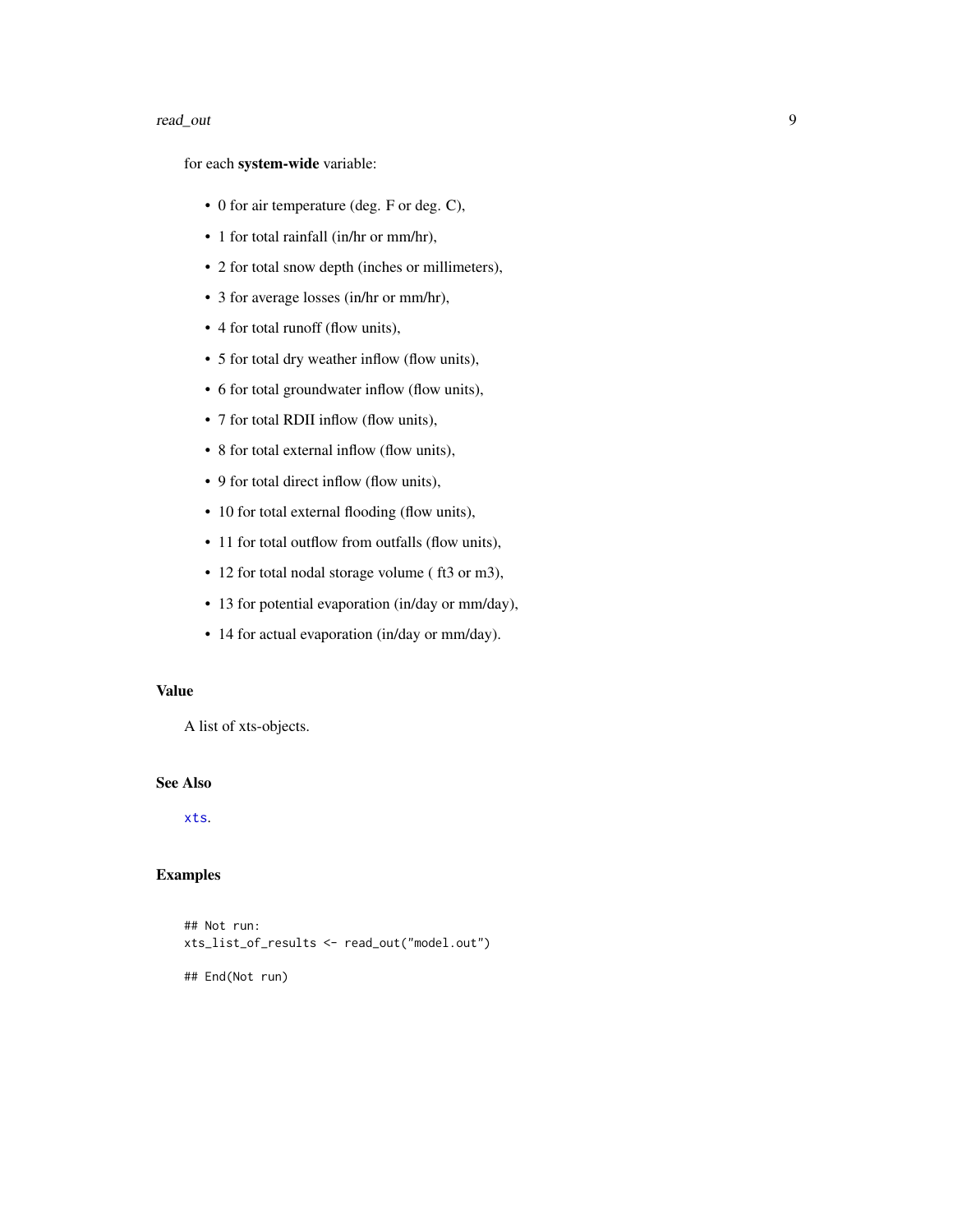<span id="page-9-0"></span>

### Description

Reads a SWMM .rpt file and creates a list with corresponding results sections.

#### Usage

 $read_rpt(x, ...)$ 

#### Arguments

|          | Name (incl. path) to an report file.    |
|----------|-----------------------------------------|
| $\cdots$ | optional arguments passed to read lines |

#### Value

An object of class rpt

### Examples

```
## Not run:
list_of_rpt_results <- read_rpt("model.rpt")
```
## End(Not run)

run\_swmm *Initiate a simulation run*

### Description

This function runs a swmm inp file. If rpt and out files are not specified files are automatically created in the same directory of the inp file.

#### Usage

```
run_swmm(inp, rpt = NULL, out = NULL, exec = NULL, stdout = "", wait = TRUE)
```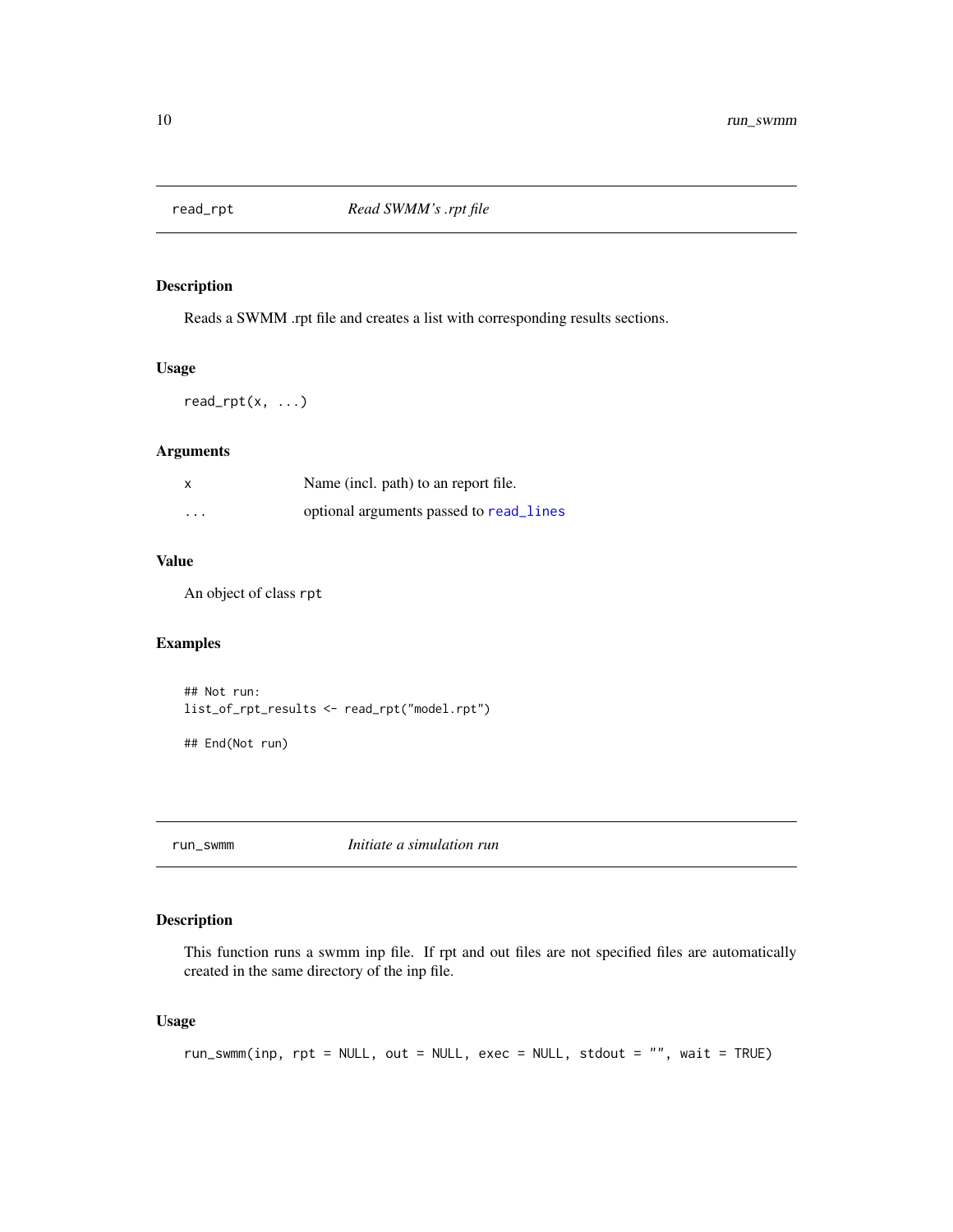### <span id="page-10-0"></span>shp\_to\_inp 11

#### Arguments

| inp    | Name and path to an input file.                                                                                                                                                                                                                                                                                                                                                 |
|--------|---------------------------------------------------------------------------------------------------------------------------------------------------------------------------------------------------------------------------------------------------------------------------------------------------------------------------------------------------------------------------------|
| rpt    | Name and path to a report file.                                                                                                                                                                                                                                                                                                                                                 |
| out    | Name and path to an out file.                                                                                                                                                                                                                                                                                                                                                   |
| exec   | Name and path to swmm5 executable. If not manually set, the following paths<br>are looked up when package gets loaded: windows: "C:/Program Files (x86)/EPA<br>SWMM 5.X.XXX/swmm5.exe" not windows: "/usr/local/bin/swmm5", "/usr/bin/swmm5"                                                                                                                                    |
| stdout | where output to 'stdout' or 'stderr' should be sent. Possible values are "", to<br>the R console (the default), NULL or FALSE (discard output), TRUE (capture the<br>output in a character vector) or a character string naming a file.                                                                                                                                         |
| wait   | a logical (not NA) indicating whether the R interpreter should wait for the com-<br>mand to finish, or run it asynchronously. This will be ignored (and the inter-<br>preter will always wait) if $stdout = TRUE$ or $stderr = TRUE$ . When running the<br>command asynchronously, no output will be displayed on the Rgui console in<br>Windows (it will be dropped, instead). |

# Details

The path to a swmm5 executable is read by calling 'getOption("swmmr.exec")'.

#### Examples

## Not run: result <- run\_swmm("model.inp") ## End(Not run)

shp\_to\_inp *Convert \*.shp files to SWMM's \*.inp file*

#### Description

Reads \*.shp files and other information needed for SWMM's \*.inp file and returns a list of class inp. If paths are not specified default values are taken.

#### Usage

```
shp_to_inp(
 path_options = NULL,
 path_polygon = NULL,
  subcatchment_typologies = NULL,
 path_point = NULL,
  junction_parameters = NULL,
  path_outfall = NULL,
 path_line = NULL,
```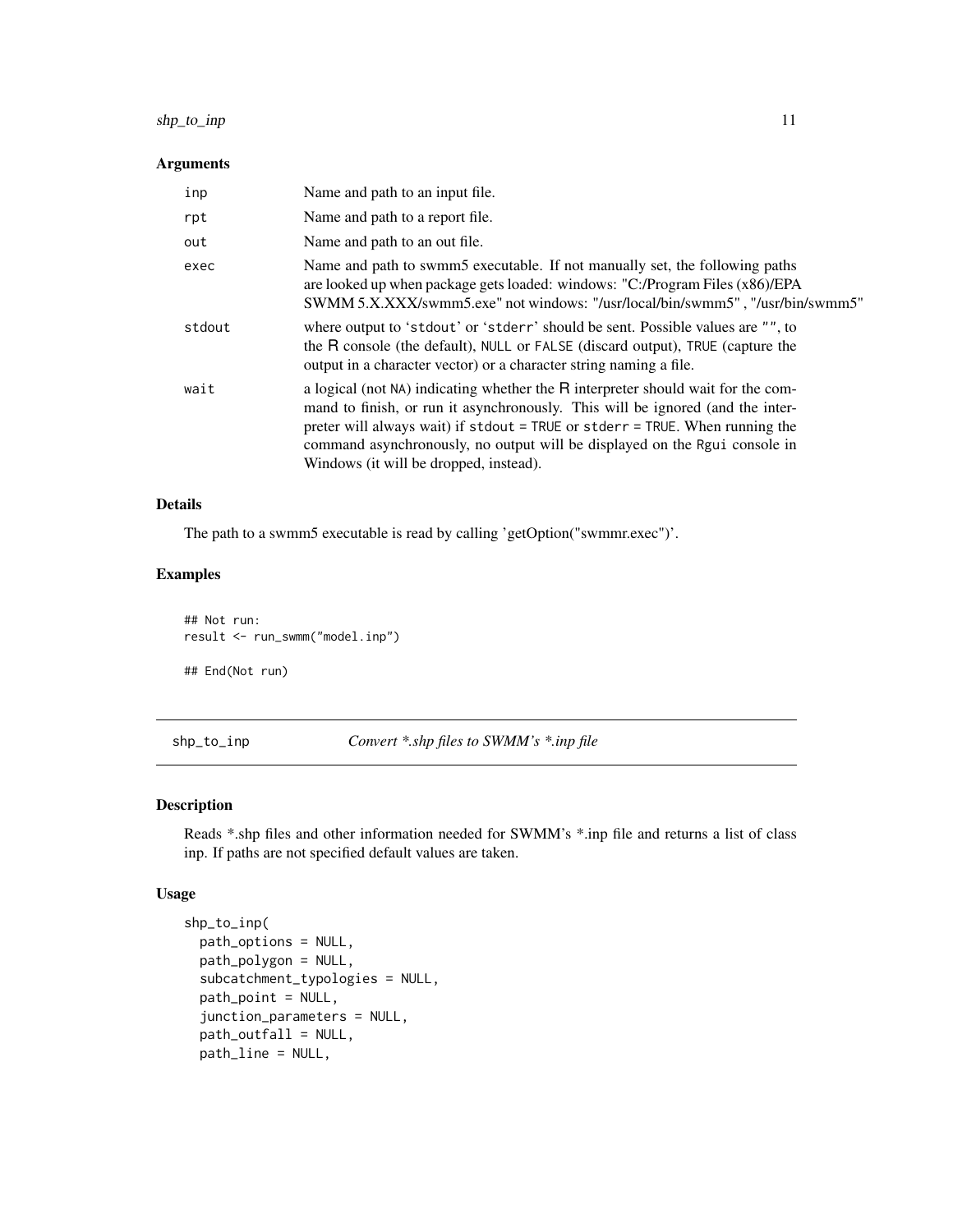```
conduit_material = NULL,
 path_timeseries = NULL,
 infiltration = NULL,
 path_pumps = NULL,
 path_pump_curve = NULL,
 path_weirs = NULL,
 path_storage = NULL,
 path_storage_curve = NULL
\mathcal{L}
```

| path_options            | Name (incl. path) to a .txt file with SWMM sections. Write section name in<br>lower case and in squared brackets. The following sections are allowed: options,<br>report, raingages, evaporation, pollutant, landuse, buildup, washoff, coverages.                     |  |  |
|-------------------------|------------------------------------------------------------------------------------------------------------------------------------------------------------------------------------------------------------------------------------------------------------------------|--|--|
| path_polygon            | Name (incl. path) to a .shp file with polygons features. At least the following<br>subcatchment related columns must be specified: Name, Outlet, Area, RouteTo.                                                                                                        |  |  |
| subcatchment_typologies |                                                                                                                                                                                                                                                                        |  |  |
|                         | R data.frame or tibble with further subcatchment related parameters. If sub-<br>catchment_typologies is given, polygon feature has to include a column named<br>Type. Parameters defined in subcatchment_typologies parameters are merged to<br>subcatchments by Type. |  |  |
| path_point              | Name (incl. path) to a .shp file with point features. At least the following junc-<br>tion related columns must be specified: Name, Bottom and Top or Ymax.                                                                                                            |  |  |
| junction_parameters     |                                                                                                                                                                                                                                                                        |  |  |
|                         | R data.frame or tibble with further junction related parameters (e.g. Surcharge<br>depth).                                                                                                                                                                             |  |  |
| path_outfall            | Name (incl. path) to a .shp file with point features. At least the following outfall<br>related columns must be specified: Name, Bottom, Type, Gated.                                                                                                                  |  |  |
| path_line               | Name (incl. path) to a .shp file with line features. At least the following conduit<br>related coulumns must be specified: Name, Length, Type, FromNode, ToNode,<br>OutOffset, Geom1.                                                                                  |  |  |
| conduit_material        |                                                                                                                                                                                                                                                                        |  |  |
|                         | R data.frame or tibble with further conduit related parameters (e.g. roughness).<br>If conduit_material is given, line feature has to include a column named Mate-<br>rial. Parameters defined in conduit_material parameters are merged to conduits<br>by Material.   |  |  |
| path_timeseries         |                                                                                                                                                                                                                                                                        |  |  |
|                         | Name (incl. path) to a .dat file with a timeseries in SWMM format.                                                                                                                                                                                                     |  |  |
| infiltration            | R data.frame or tibble with infiltration parameters related to soil properties. If<br>infiltration is given, polygon feature has to include a column named soil. Infil-<br>tration parameters are merged to subcatchments by soil name.                                |  |  |
| path_pumps              | Name (incl. path) to a .shp file with line features. All parameters must be given:<br>Name, FromNode, ToNode, Pcurve, status, Startup, Shutoff.                                                                                                                        |  |  |
| path_pump_curve         |                                                                                                                                                                                                                                                                        |  |  |
|                         | Name (incl. path) to a .txt file with pump curve information. Having the follow-<br>ing structure: "Name of pump" "PUMP1-4" "x" "y", without header.                                                                                                                   |  |  |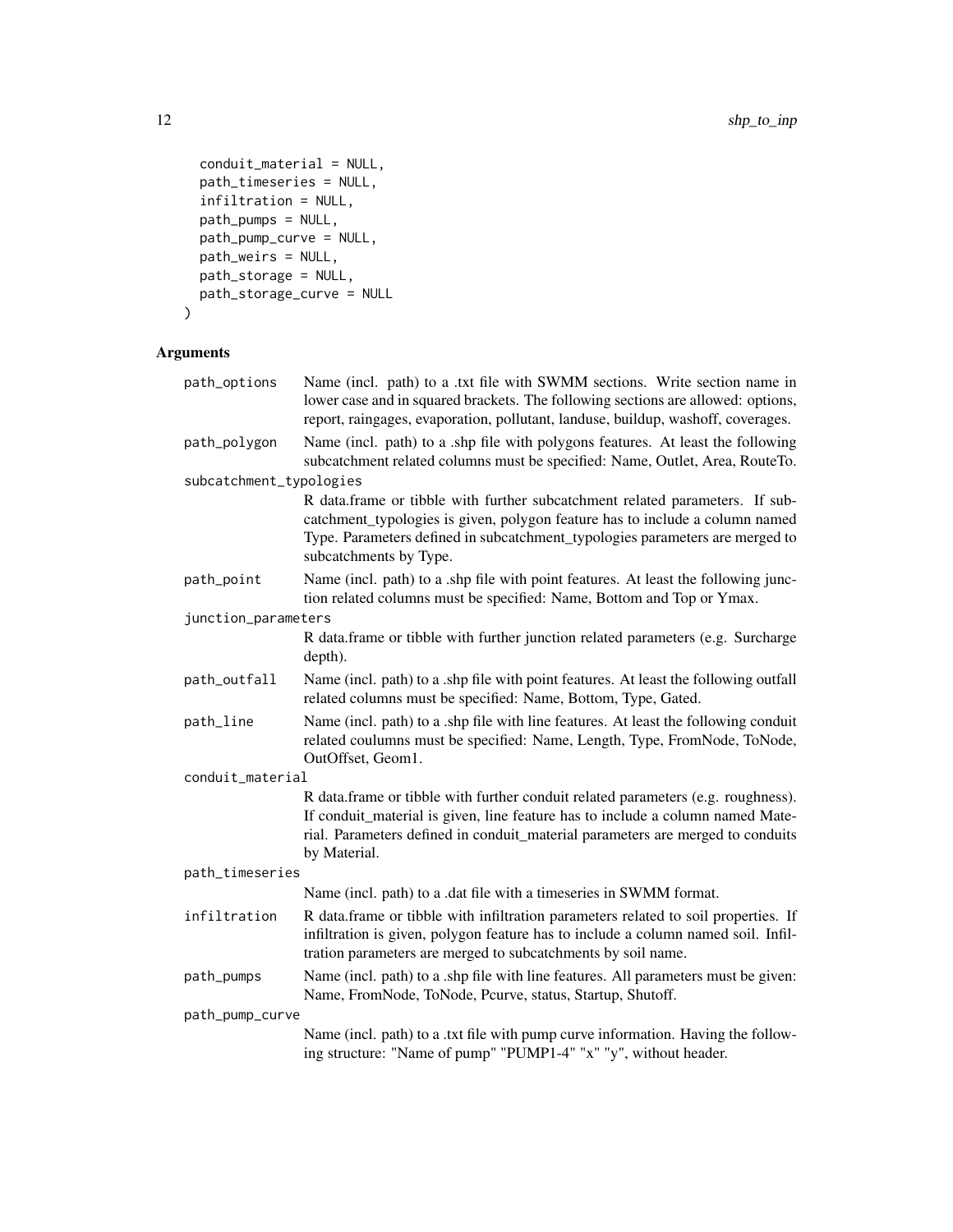### <span id="page-12-0"></span>summary.inp 13

| path_weirs         | Name (incl. path) to a shp file with line features. All parameters must be given:                                                                       |
|--------------------|---------------------------------------------------------------------------------------------------------------------------------------------------------|
|                    | Name, FromNode, ToNode, Type, CrestHt, Cd, Gated, EC, Cd2, Sur.                                                                                         |
| path_storage       | Name (incl. path) to a txt file with storage curve information. Having the<br>following structure: "Name of storage" "Storage" "x" "y", without header. |
| path_storage_curve |                                                                                                                                                         |
|                    | Name (incl. path) to a txt file with storage curve information. Having the                                                                              |
|                    | following structure: "Name of storage unit" "Storage" "x" "y", without header.                                                                          |

#### Value

A list of class inp.

summary.inp *Show summary of a swmm model structure*

# Description

Show summary of a swmm model structure

#### Usage

## S3 method for class 'inp' summary(object, ...)

# Arguments

| object | An object of class 'inp', created by read_inp. |
|--------|------------------------------------------------|
| .      | Additional parameters (currently ignored).     |

### Value

The input is returned invisibly.

### Examples

```
## Not run:
x <- read_inp("model.inp")
summary(x)
```
## End(Not run)

swmmr swmmr *package*

# Description

R Interface for US EPA's SWMM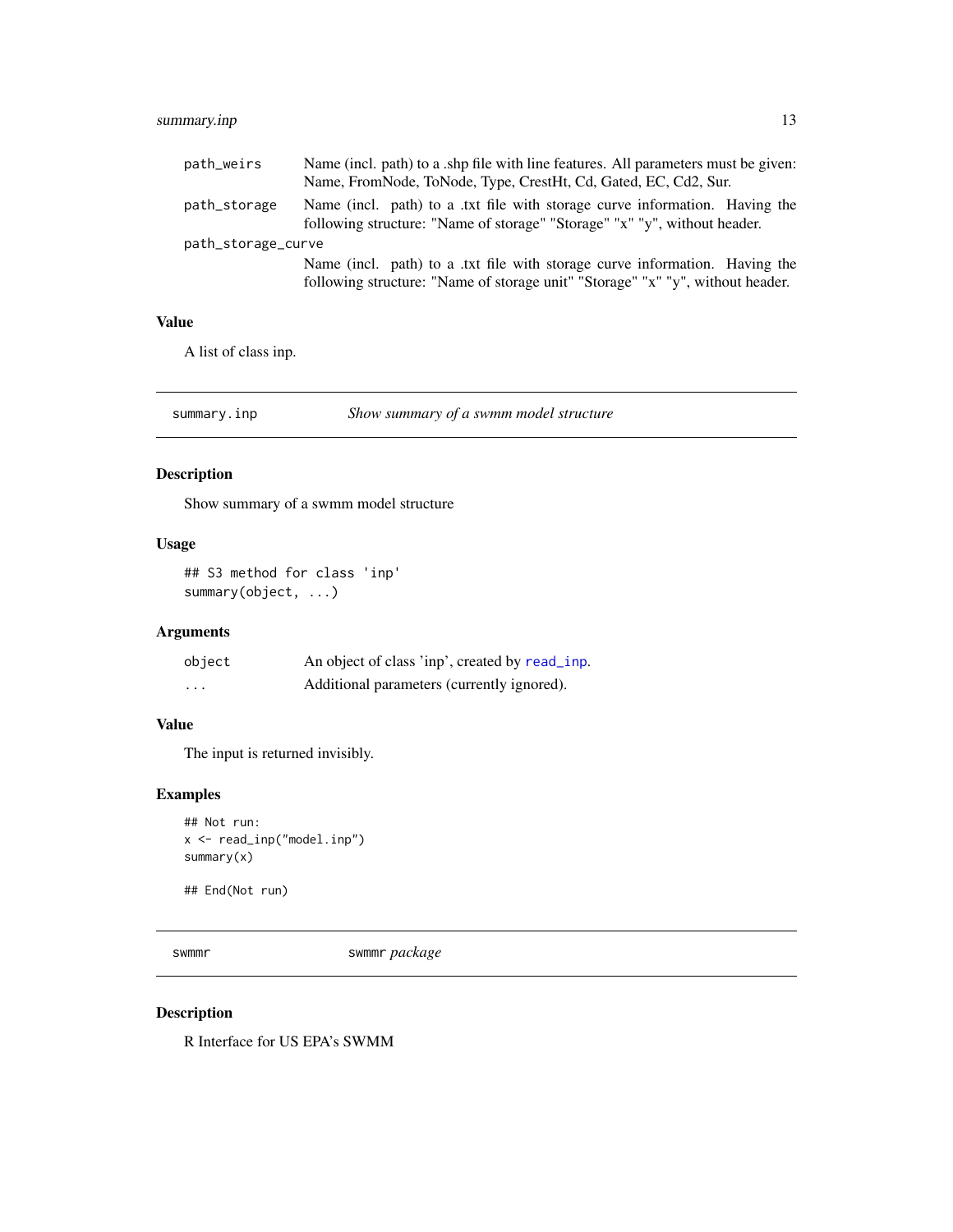<span id="page-13-0"></span>

# Description

Writes an inp object to disk which can be read and run by SWMM.

### Usage

write\_inp(x, file)

# Arguments

|      | An object of class 'inp', created by read inp.                                   |
|------|----------------------------------------------------------------------------------|
| file | " "<br>either a character string naming a file or a connection open for writing. |
|      | indicates output to the console.                                                 |

# Examples

## Not run: write\_inp(inp, "~/model.inp")

## End(Not run)